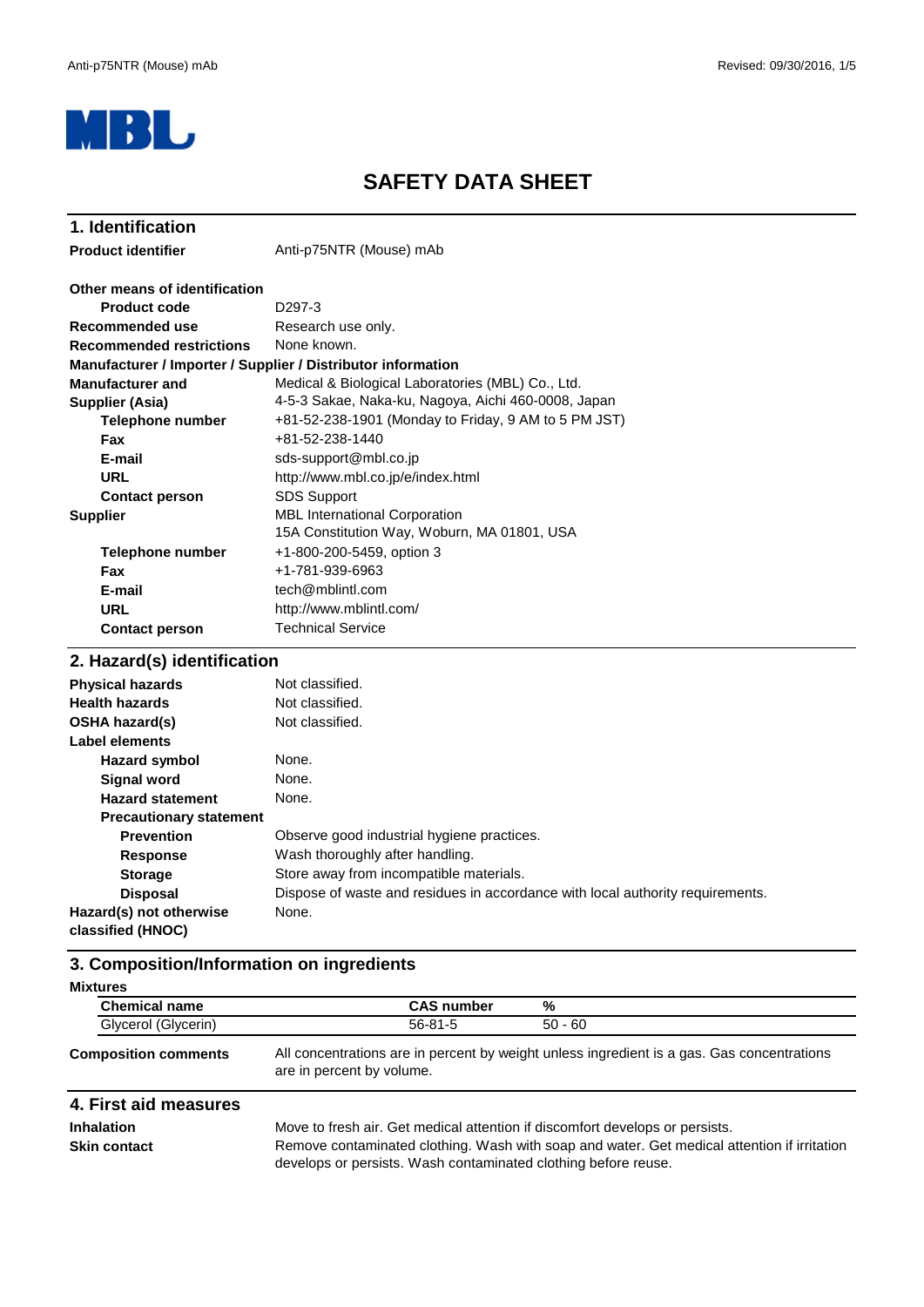| Eye contact                                                                  | Immediately flush with plenty of water for at least 15 minutes. If easy to do, remove contact<br>lenses. Get medical attention if irritation develops or persists. |
|------------------------------------------------------------------------------|--------------------------------------------------------------------------------------------------------------------------------------------------------------------|
| Ingestion                                                                    | Drink plenty of water. Seek medical advice.                                                                                                                        |
| Most important symptoms/<br>effects, acute and delayed                       | Irritation of eyes and mucous membranes. Mild skin irritation.                                                                                                     |
| Indication of immediate<br>medical attention and special<br>treatment needed | Treat symptomatically.                                                                                                                                             |
| <b>General information</b>                                                   | Get medical attention if any discomfort develops.                                                                                                                  |

# **5. Fire fighting measures**

| Suitable extinguishing media<br>Unsuitable extinguishing<br>media | Water. Foam. Dry powder. Carbon dioxide (CO2).<br>None known.                                                                                             |
|-------------------------------------------------------------------|-----------------------------------------------------------------------------------------------------------------------------------------------------------|
| the chemical                                                      | Specific hazards arising from Fire or high temperatures create: Carbon oxides.                                                                            |
| Special protective equipment<br>and precautions for               | Self-contained breathing apparatus, operated in positive pressure mode and full protective<br>clothing must be worn in case of fire.                      |
| firefighters                                                      |                                                                                                                                                           |
| <b>Fire-fighting</b><br>equipment/instructions                    | Move containers from fire area if you can do that without risk. Use water spray to cool<br>unopened containers. Prevent entry to sewers and pubic waters. |

#### **6. Accidental release measures**

| Personal precautions,<br>protective equipment and<br>emergency procedures | Ensure adequate ventilation. Avoid inhalation of mist and contact with skin and eyes. For<br>personal protection, see Section 8 of the SDS.                                                                                                                                                                                                                                         |
|---------------------------------------------------------------------------|-------------------------------------------------------------------------------------------------------------------------------------------------------------------------------------------------------------------------------------------------------------------------------------------------------------------------------------------------------------------------------------|
| Methods and materials for<br>containment and cleaning up                  | Dike far ahead of liquid spill for later disposal. Small Spills: Absorb spillage with suitable<br>absorbent material. Clean contaminated surface thoroughly. After removal, flush<br>contaminated area thoroughly with water. Large Spills: Use a non-combustible material like<br>vermiculite, sand or earth to soak up the product and place into a container for later disposal. |
| <b>Environmental precautions</b>                                          | Prevent further leakage or spillage if safe to do so.                                                                                                                                                                                                                                                                                                                               |
| 7. Handling and storage                                                   |                                                                                                                                                                                                                                                                                                                                                                                     |
| <b>Precautions for safe handling</b>                                      | Provide adequate ventilation. Use work methods which minimize production of vapors and<br>mists. Avoid inhalation of mist and contact with skin and eyes. Wash hands after handling.<br>Observe good industrial hygiene practices.                                                                                                                                                  |

| Conditions for safe storage, | Keep container tightly closed. Store away from incompatible materials. |
|------------------------------|------------------------------------------------------------------------|
| including any                |                                                                        |

#### **incompatibilities**

# **8. Exposure controls/personal protection**

#### **Occupational exposure limits**

| US. OSHA Table Z-1 Limits for Air Contaminants (29 CFR 1910.1000) |  |
|-------------------------------------------------------------------|--|
| $\sim$ $\sim$ $\sim$ $\sim$                                       |  |

| Components             | ™vpe | Value              | Form                 |  |
|------------------------|------|--------------------|----------------------|--|
| Glycerol (CAS 56-81-5) | PEL  | $5 \text{ ma/m}$ 3 | Respirable fraction. |  |
|                        |      | $15 \text{ mg/m}$  | Total dust.          |  |

| US. ACGIH Threshold Limit Values |            |          |       |  |
|----------------------------------|------------|----------|-------|--|
| Components                       | Type       | Value    | Form  |  |
| Glycerol (CAS 56-81-5)           | <b>TWA</b> | 10 ma/m3 | Mist. |  |

**Exposure guidelines** No biological exposure limits noted for the ingredient(s). **Biological limit values** No exposure standards allocated. **Appropriate engineering** Provide adequate ventilation and minimize the risk of inhalation of vapors and mists. **controls**

### **Individual protection measures, such as personal protective equipment**

**Eye/face protection Skin protection** Wear safety glasses.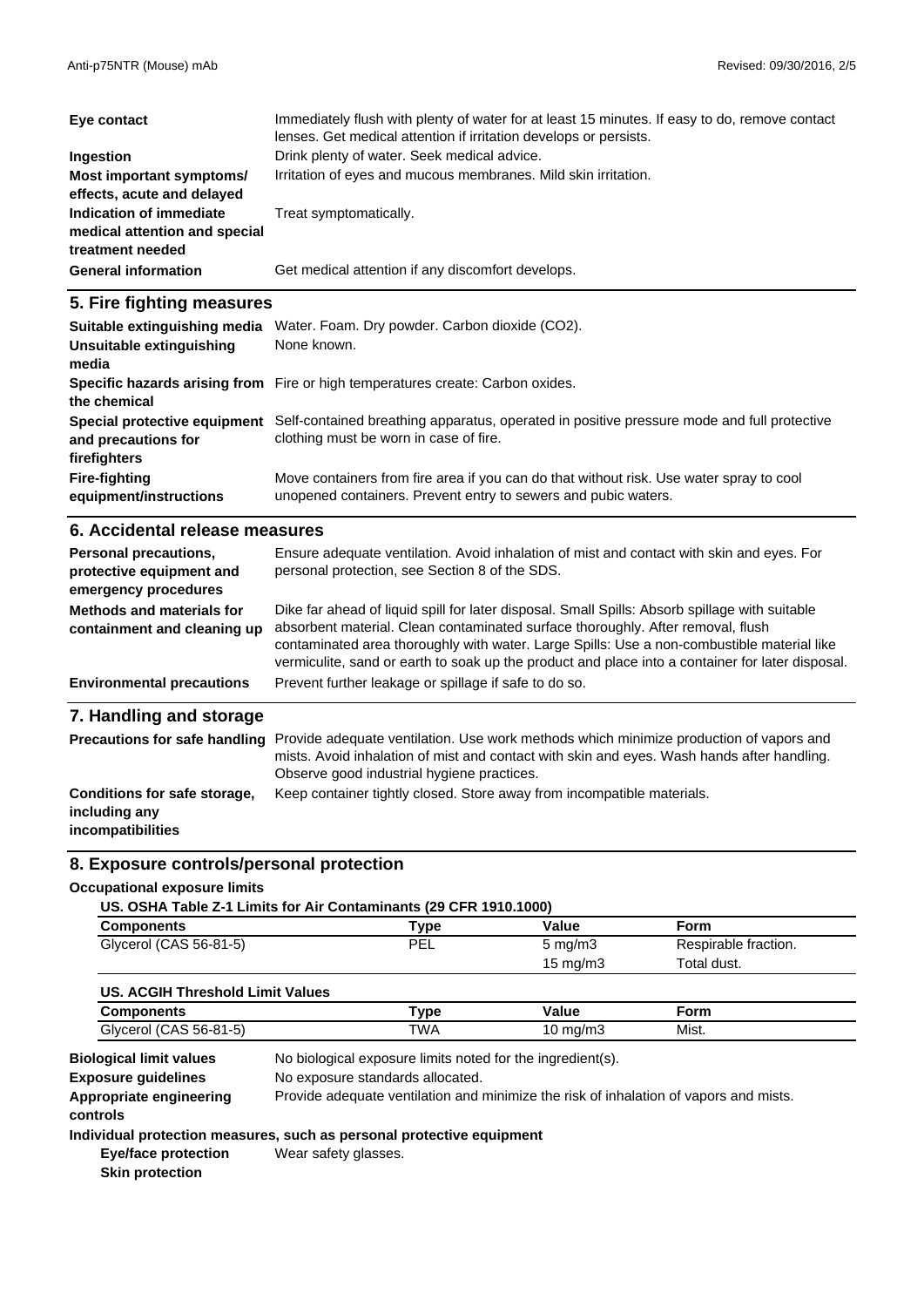| <b>Hand protection</b>            | Wear protective gloves. Nitrile gloves are recommended, but be aware that the liquid may<br>penetrate the gloves. Frequent change is advisable. Suitable gloves can be recommended<br>by the glove supplier.                                                                             |
|-----------------------------------|------------------------------------------------------------------------------------------------------------------------------------------------------------------------------------------------------------------------------------------------------------------------------------------|
| Other                             | Wear appropriate clothing to prevent repeated or prolonged skin contact. Wear protective<br>gloves. Nitrile gloves are recommended, but be aware that the liquid may penetrate the<br>gloves. Frequent change is advisable. Suitable gloves can be recommended by the glove<br>supplier. |
| <b>Respiratory protection</b>     | In case of inadequate ventilation or risk of inhalation of vapors, use suitable respiratory<br>equipment with combination filter (gas filter/dust filter). Seek advice from local supervisor.                                                                                            |
| <b>Thermal hazards</b>            | Wear appropriate thermal protective clothing, when necessary.                                                                                                                                                                                                                            |
| General hygiene<br>considerations | Handle in accordance with good industrial hygiene and safety practice. Wash hands after<br>handling. Routinely wash work clothing and protective equipment to remove contaminants.                                                                                                       |

# **9. Physical and chemical properties**

| Appearance                                   |                   |
|----------------------------------------------|-------------------|
| <b>Physical state</b>                        | Liquid.           |
| Form                                         | Viscous liquid.   |
| Color                                        | Colorless.        |
| Odor                                         | Odorless.         |
| <b>Odor threshold</b>                        | Not available.    |
| pH                                           | Neutral.          |
| <b>Melting point/freezing point</b>          | Not available.    |
| Initial boiling point and                    | Not available.    |
| boiling range                                |                   |
| <b>Flash point</b>                           | Not available.    |
| <b>Evaporation rate</b>                      | Not available.    |
| <b>Flammability (solid, gas)</b>             | Not applicable.   |
| Upper/lower flammability or explosive limits |                   |
| <b>Flammability limit</b>                    | Not available.    |
| - lower (%)                                  |                   |
| <b>Flammability limit</b>                    | Not available.    |
| - upper $(\%)$                               |                   |
| Vapor pressure                               | Not available.    |
| Vapor density                                | Not available.    |
| <b>Relative density</b>                      | Not available.    |
| Solubility(ies)                              | Soluble in water. |
| <b>Partition coefficient</b>                 | Not available.    |
| (n-octanol/water)                            |                   |
| <b>Auto-ignition temperature</b>             | Not available.    |
| <b>Decomposition temperature</b>             | Not available.    |
| <b>Viscosity</b>                             | Not available.    |

# **10. Stability and reactivity**

| <b>Reactivity</b>               | The product is non-reactive under normal conditions of use, storage and transport. |
|---------------------------------|------------------------------------------------------------------------------------|
| <b>Chemical stability</b>       | Stable at normal conditions.                                                       |
| <b>Possibility of hazardous</b> | Hazardous reactions do not occur.                                                  |
| reactions                       |                                                                                    |
| <b>Conditions to avoid</b>      | Strong heating. Contact with incompatible materials.                               |
| Incompatible materials          | Strong oxidizing agents.                                                           |
| <b>Hazardous decomposition</b>  | None known.                                                                        |
| products                        |                                                                                    |

# **11. Toxicological information**

## **Information on likely routes of exposure**

| Ingestion         | Ingestion may cause irritation and malaise.                                                |
|-------------------|--------------------------------------------------------------------------------------------|
| <b>Inhalation</b> | Under normal conditions of intended use, this material is not expected to be an inhalation |
|                   | hazard.                                                                                    |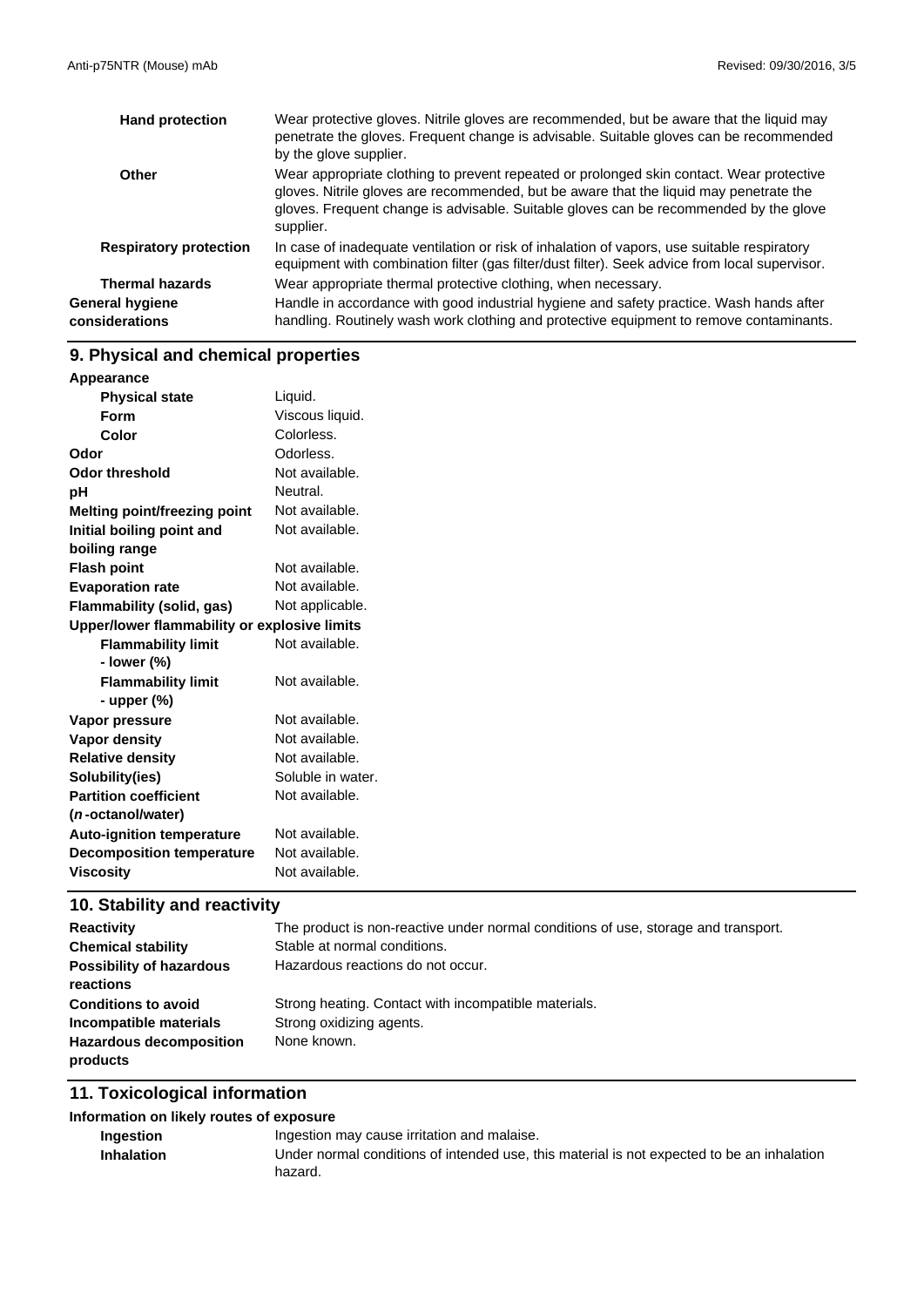| <b>Skin contact</b>                                   | May cause skin irritation. Causes skin irritation.                 |  |
|-------------------------------------------------------|--------------------------------------------------------------------|--|
| Eye contact                                           | May cause eye irritation on direct contact. Causes eye irritation. |  |
| Symptoms related to the                               | Irritation of eyes and mucous membranes. Mild skin irritation.     |  |
| physical, chemical and                                |                                                                    |  |
| toxicological characteristics                         |                                                                    |  |
| Information on toxicological effects                  |                                                                    |  |
| <b>Acute toxicity</b>                                 | Ingestion may cause irritation and malaise.                        |  |
| <b>Skin corrosion/irritation</b>                      | May cause skin irritation.                                         |  |
| Serious eye damage/eye                                | May cause eye irritation on direct contact.                        |  |
| irritation                                            |                                                                    |  |
| <b>Respiratory sensitization</b>                      | Not classified.                                                    |  |
| <b>Skin sensitization</b>                             | Not a skin sensitizer.                                             |  |
| Germ cell mutagenicity                                | Not classified.                                                    |  |
| Carcinogenicity                                       | IARC not listed.                                                   |  |
| <b>Reproductive toxicity</b>                          | Not classified.                                                    |  |
| Specific target organ toxicity                        | Knowledge about health hazard is incomplete.                       |  |
| - single exposure                                     |                                                                    |  |
| Specific target organ toxicity<br>- repeated exposure | Knowledge about health hazard is incomplete.                       |  |
| <b>Aspiration hazard</b>                              | Not classified.                                                    |  |

| 12. Ecological information                                  |                                                                                                                                                                                                      |         |
|-------------------------------------------------------------|------------------------------------------------------------------------------------------------------------------------------------------------------------------------------------------------------|---------|
| <b>Ecotoxicity</b>                                          | The product is not classified as environmentally hazardous. However, this does not exclude<br>the possibility that large or frequent spills have a harmful or damaging effect on the<br>environment. |         |
| Persistence and degradability The product is biodegradable. |                                                                                                                                                                                                      |         |
| <b>Bioaccumulative potential</b>                            | The product is not bioaccumulating.                                                                                                                                                                  |         |
| Partition coefficient n-octanol / water (log Kow)           |                                                                                                                                                                                                      |         |
|                                                             | Glycerol (CAS 56-81-5)                                                                                                                                                                               | $-1.76$ |
| Mobility in soil                                            | Expected to be highly mobile in soil.                                                                                                                                                                |         |
| <b>Mobility in general</b>                                  | The product is water soluble and may spread in water systems.                                                                                                                                        |         |
| Other adverse effects                                       | No data available.                                                                                                                                                                                   |         |

#### **13. Disposal considerations**

| <b>Disposal instructions</b> | Dispose of in accordance with all applicable regulations. Do not discharge into drains, water<br>courses or onto the ground. |
|------------------------------|------------------------------------------------------------------------------------------------------------------------------|
| Local disposal regulations   | Dispose of in accordance with local regulations.                                                                             |
| Hazardous waste code         | Not regulated.                                                                                                               |
| products                     | Waste from residues / unused Dispose of in accordance with local regulations.                                                |
| Contaminated packaging       | Dispose of in same manner as unused product.                                                                                 |

#### **14. Transport information**

| <b>DOT</b>                         | Not regulated as a dangerous good. |
|------------------------------------|------------------------------------|
| <b>IATA</b>                        | Not regulated as a dangerous good. |
| <b>IMDG</b>                        | Not regulated as a dangerous good. |
| <b>Transport in bulk according</b> | Not applicable.                    |
| to Annex II of MARPOL 73/78        |                                    |
| and the IBC Code                   |                                    |

#### **15. Regulatory information**

**US federal regulations** This product is hazardous according to OSHA 29 CFR 1910.1200.

All components are on the U.S. EPA TSCA Inventory List.

**CERCLA Hazardous Substance List (40 CFR 302.4) OSHA Specifically Regulated Substances (29 CFR 1910.1001-1050) TSCA Section 12(b) Export Notification (40 CFR 707, Subpt. D)** Not regulated.

Not regulated. Not listed.

**Superfund Amendments and Reauthorization Act of 1986 (SARA)**